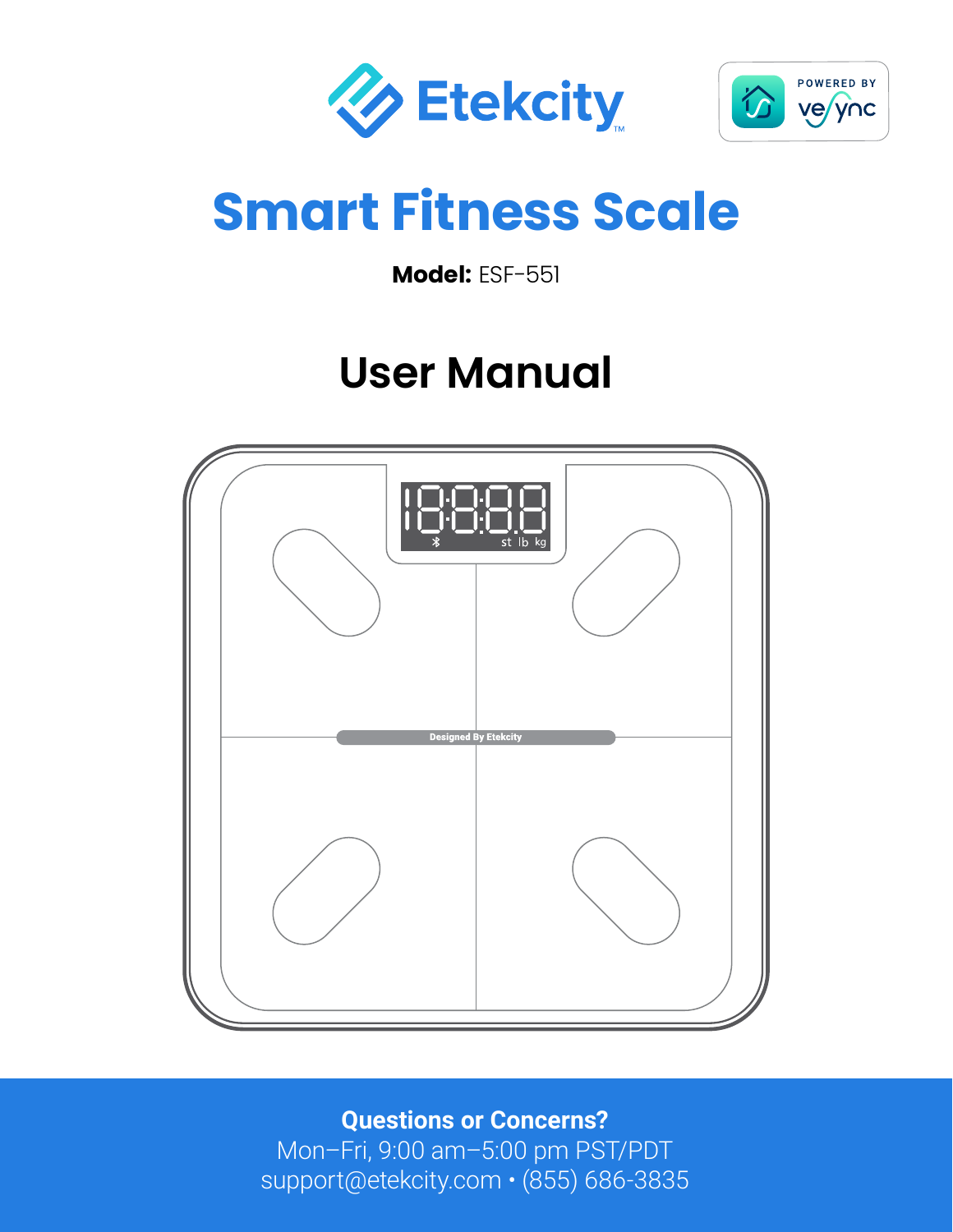# **Thank you for purchasing the Smart Fitness Scale by Etekcity.**

If you have any questions or concerns, please reach out to our helpful Customer Support Team at **support@etekcity.com**. We hope you enjoy your new scale!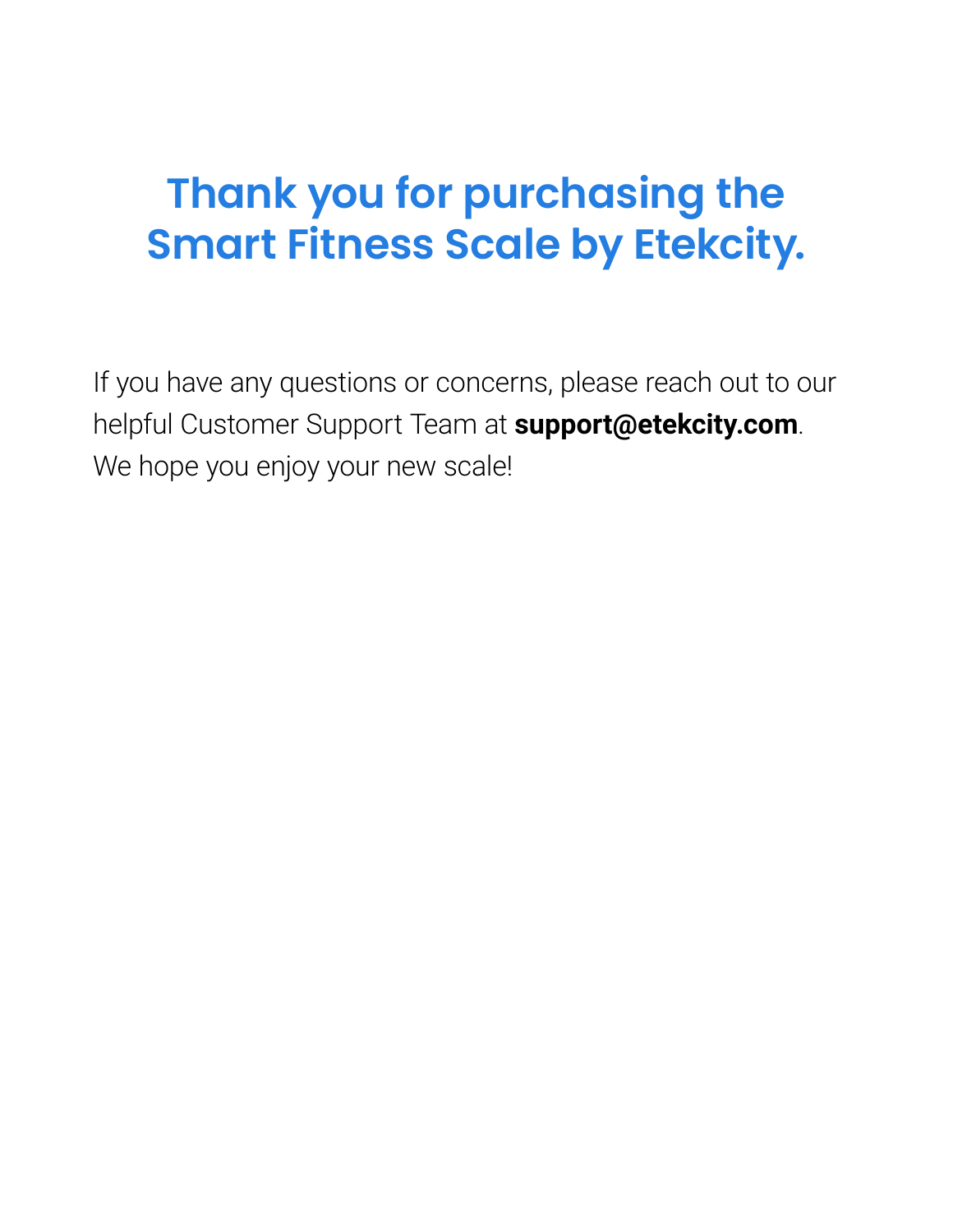# **Table of Contents**

| Package Contents        | 4  |
|-------------------------|----|
| <b>Specifications</b>   | 4  |
| Safety Information      | 5  |
| <b>Function Diagram</b> | 8  |
| Display Diagram         | 9  |
| <b>Before First Use</b> | 10 |
| VeSync App Setup        | 11 |
| Using the Smart Scale   | 13 |
| Maintenance             | 14 |
| Troubleshooting         | 17 |
| Attributions            | 19 |
| <b>FCC Statement</b>    | 20 |
| Warranty Information    | 22 |
| <b>Customer Support</b> | 24 |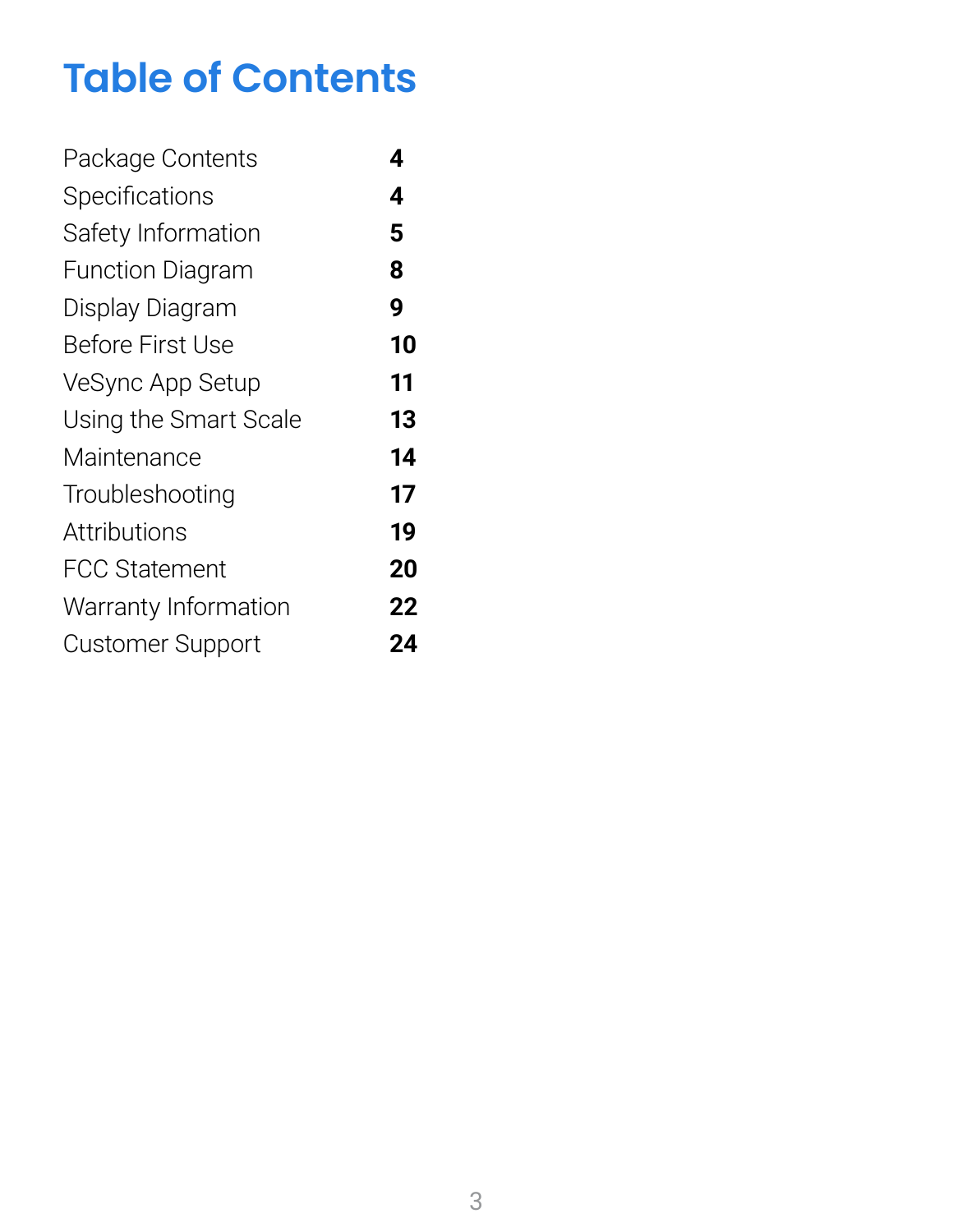# <span id="page-3-0"></span>**Package Contents**

1 x Smart Fitness Scale 3 x 1.5V AAA Batteries (Pre-Installed) 1 x Quick Start Guide

# <span id="page-3-1"></span>**Specifications**

| <b>Weight Capacity</b>   | 400 lb / 180 kg / 28 st                               |                   |
|--------------------------|-------------------------------------------------------|-------------------|
| <b>Increments</b>        | $\leq 10$ kg                                          | 0.05 lb / 0.02 kg |
|                          | $\leq$ 180 kg                                         | 0.1 lb / 0.05 kg  |
| <b>Weight Units</b>      | lb / kg / st                                          |                   |
| <b>Platform</b>          | <b>Tempered Glass</b>                                 |                   |
| <b>Battery</b>           | 3 x 1.5V AAA Batteries (Pre-Installed)                |                   |
| Auto-Off                 | 5/10/30 seconds                                       |                   |
| <b>Dimensions</b>        | 11 x 11 x 1.1 in / 28 x 28 x 2.9 cm                   |                   |
| <b>Operating Systerm</b> | $10S$ <sup>®</sup> 10.0+ or Android <sup>™</sup> 5.0+ |                   |

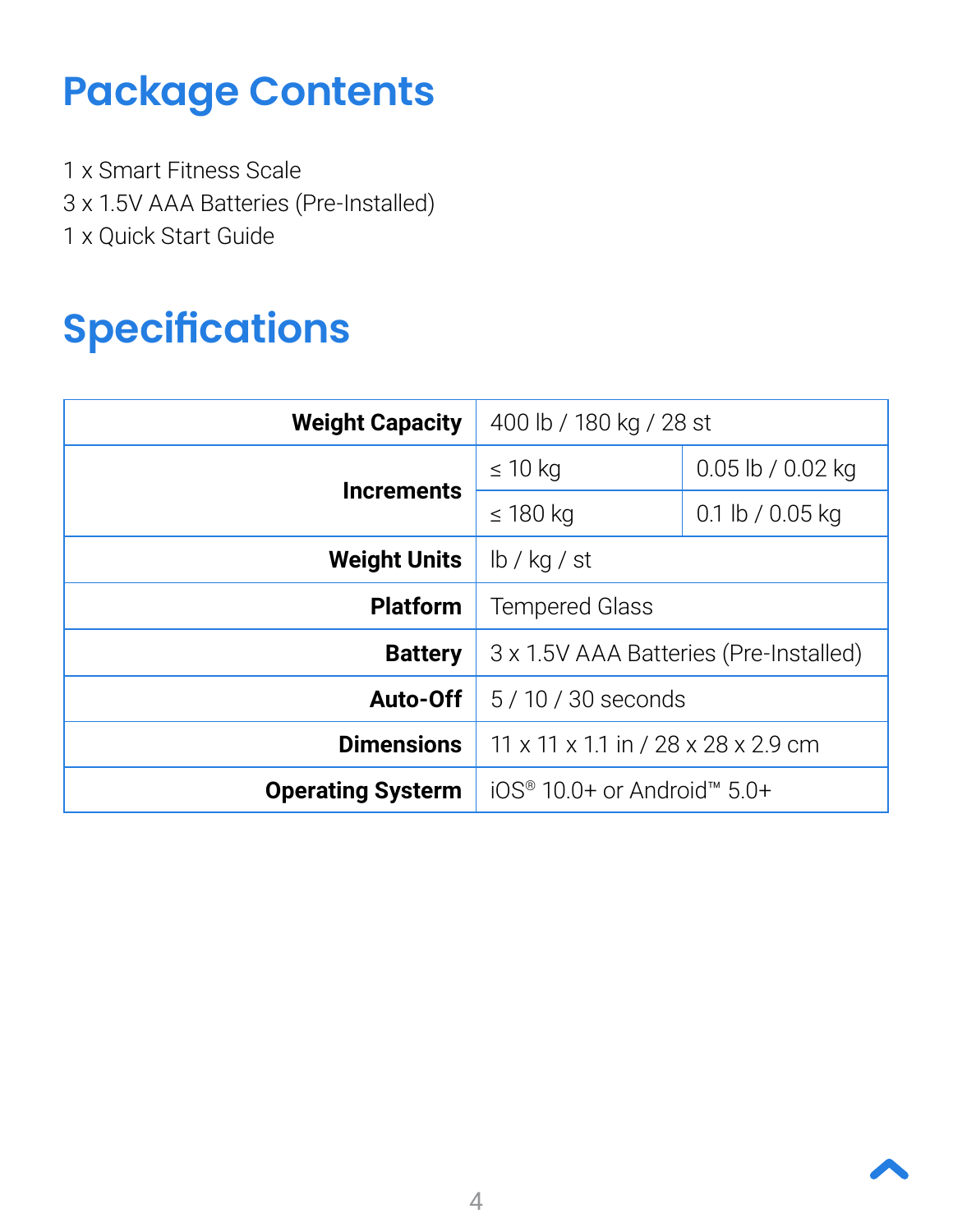# <span id="page-4-1"></span>**READ AND SAVE THESE INSTRUCTIONS**

# <span id="page-4-0"></span>**Safety Information**

## **Please read and follow all instructions and safety guidelines in this manual.**

## **Medical**

- This scale should not be used to diagnose or treat any medical condition.
- Scale data should not be used as a substitute for medical advice from a healthcare professional.
- This scale uses a harmless electrical current to measure body fat. Consult a healthcare professional before using the smart scale if you use medical electronic equipment such as a pacemaker.

## General Use

- Check the scale before using. **Do not** use the scale if it is damaged in any way.
- **Do not** strike or bang on the scale and **do not** use the scale if there is a crack on the glass. While tempered glass is stronger

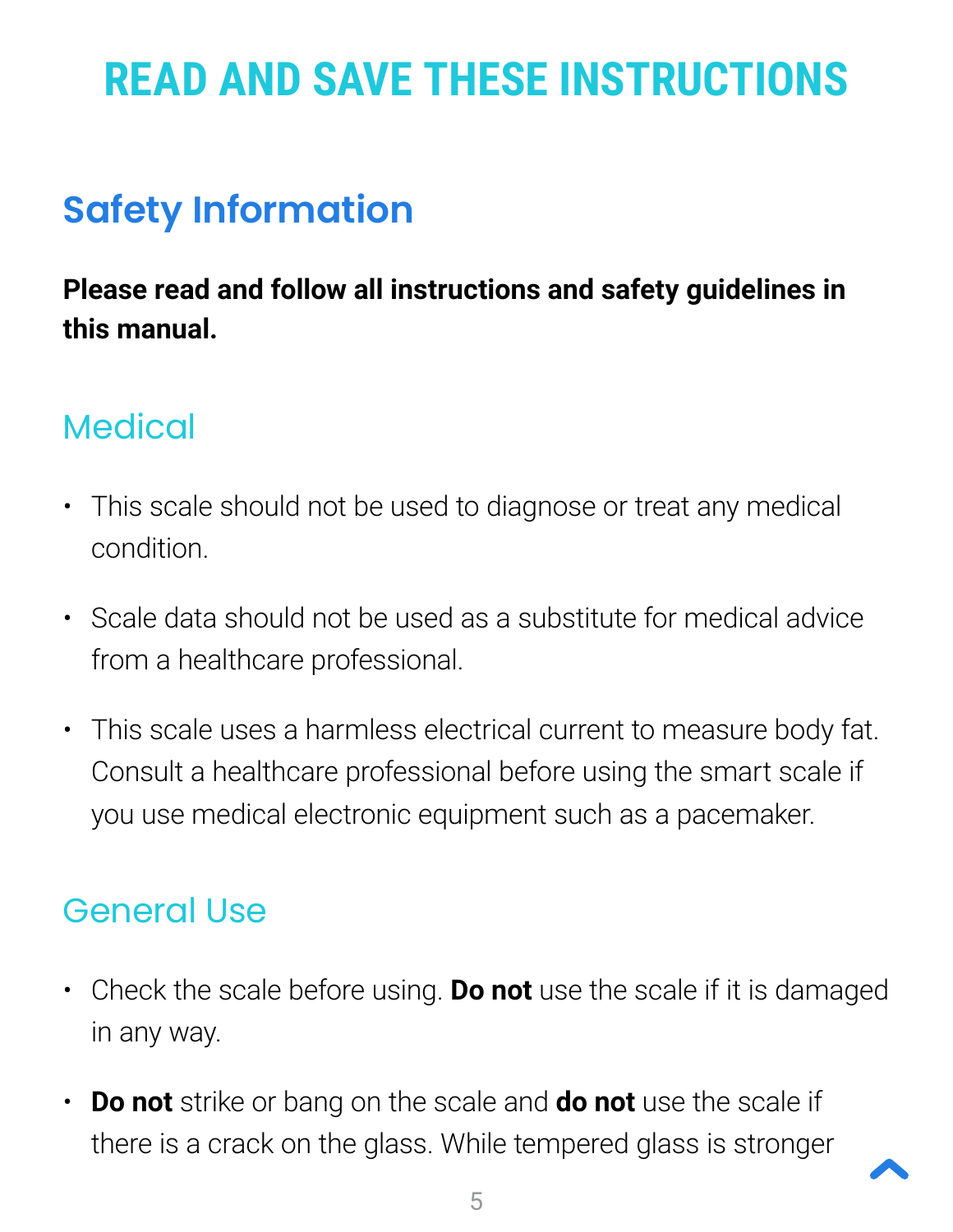and fractures more safely than ordinary glass, it may shatter unexpectedly after developing a slight crack. If you see a crack, contact **Customer Support** (see page [24\)](#page-23-0). The glass platform is slippery when wet. **Always** make sure the platform and your feet are dry before stepping on for measurement.

- Place the scale on a hard, flat surface to avoid tipping.
- To weigh safely and accurately, stand with your feet shoulder-width apart while on the scale. **Do not** stand on the edge of the scale or jump on the scale.
- Avoid standing on the scale for a long period of time, or when not measuring yourself.
- **• Do not** overload the scale. Maximum weight capacity is 400 lb / 180 kg / 28 st.
- Keep the scale in a cool area with low humidity. Keep the scale away from heat sources, such as ovens or heaters. Avoid temperature fluctuations. Store the scale in a horizontal position, not a vertical position.
- Handle with care. Not for commercial use. Household use **only**.

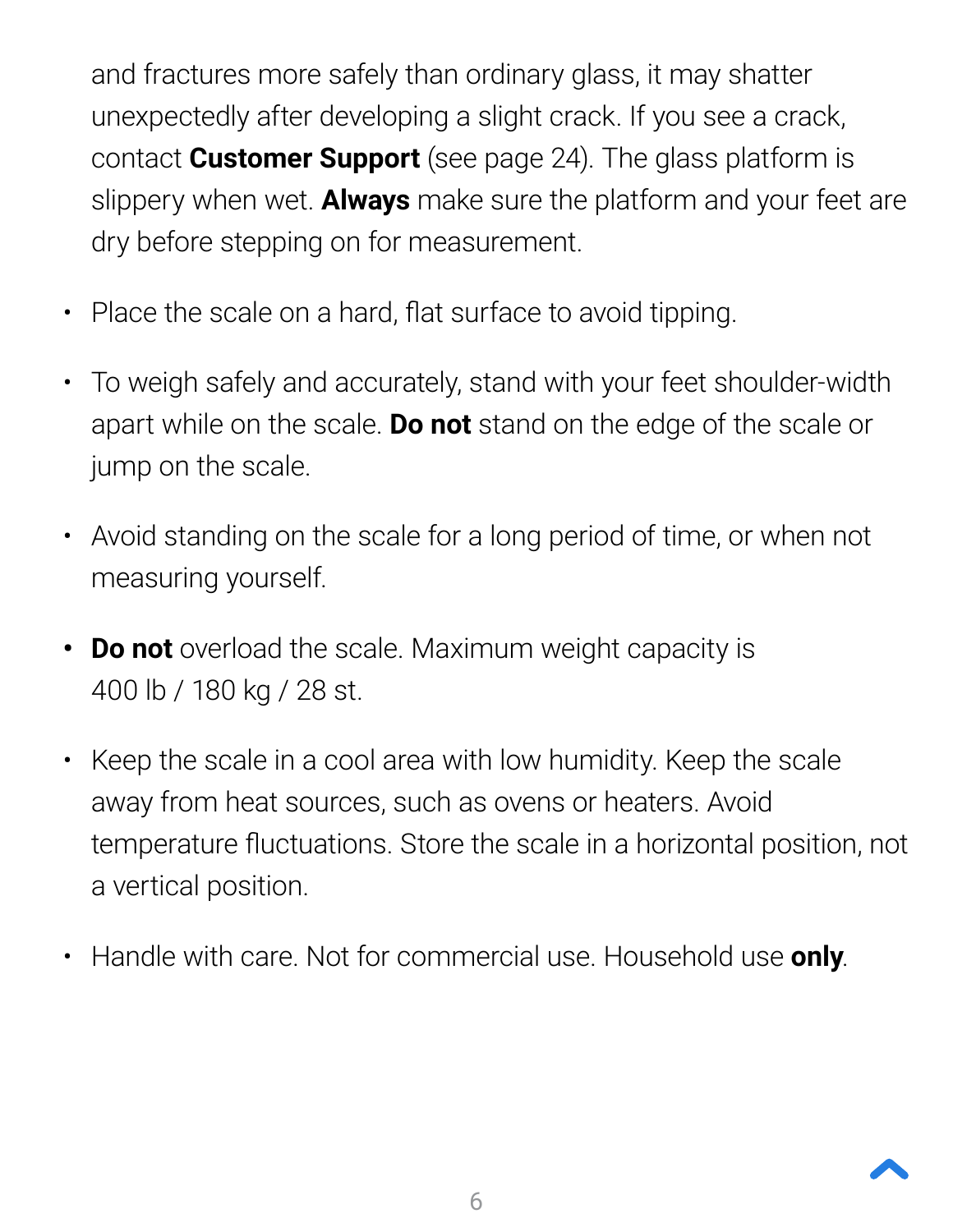## **Batteries**

- **• Do not** mix new and old batteries.
- If the scale is not in use for a long period of time, remove the batteries to extend the lifetime of the scale.



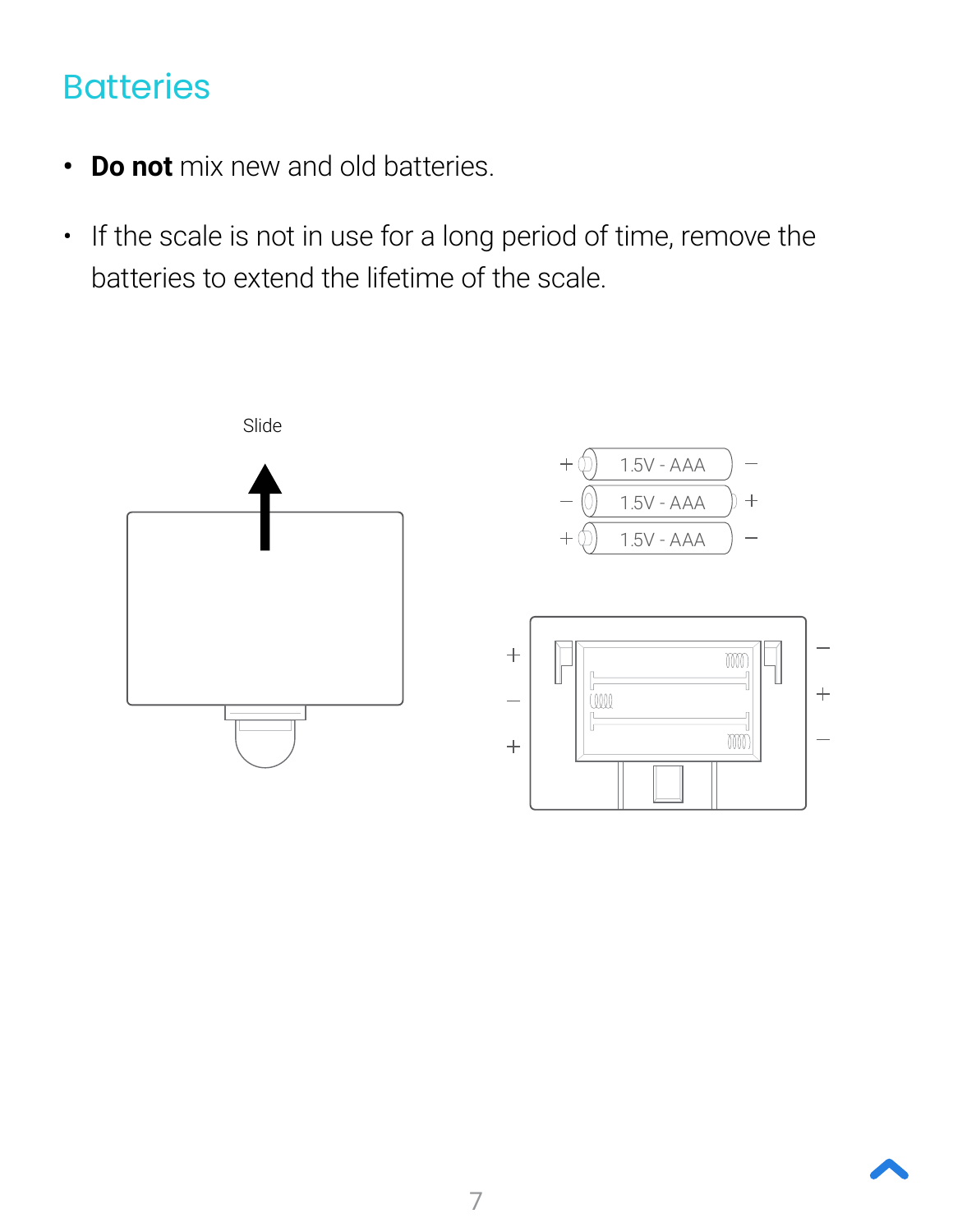# <span id="page-7-1"></span><span id="page-7-0"></span>**Function Diagram**



- **A.** Conductive Areas
- **B.** Display
- **C.** Weighing Platform
- **D.** Battery Compartment
- **E.** Anti-Skid Padding

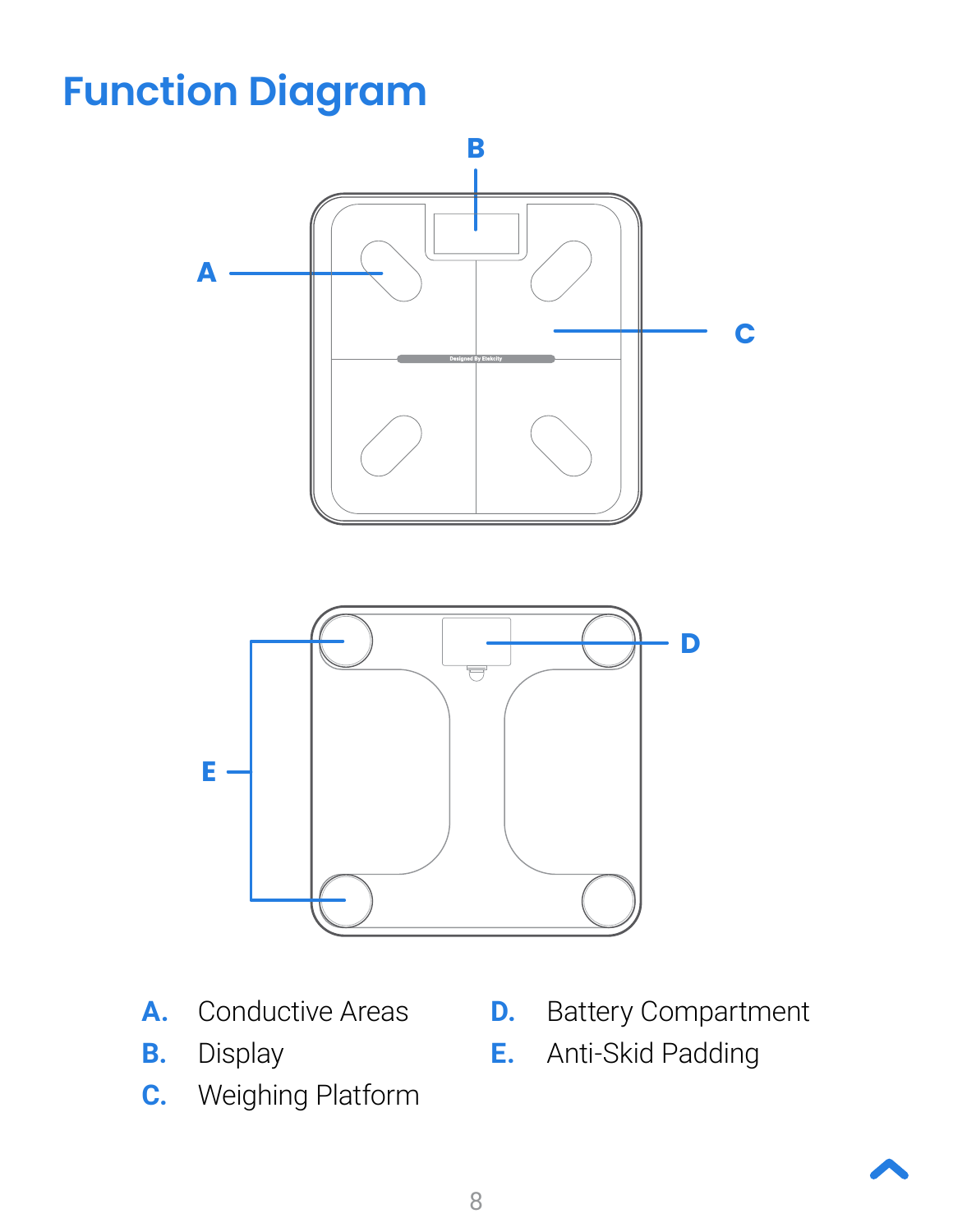# <span id="page-8-1"></span><span id="page-8-0"></span>**Display Diagram**



- **A.** Weight Measurement
- **B.** Bluetooth® Icon
- **C.** Weight Units

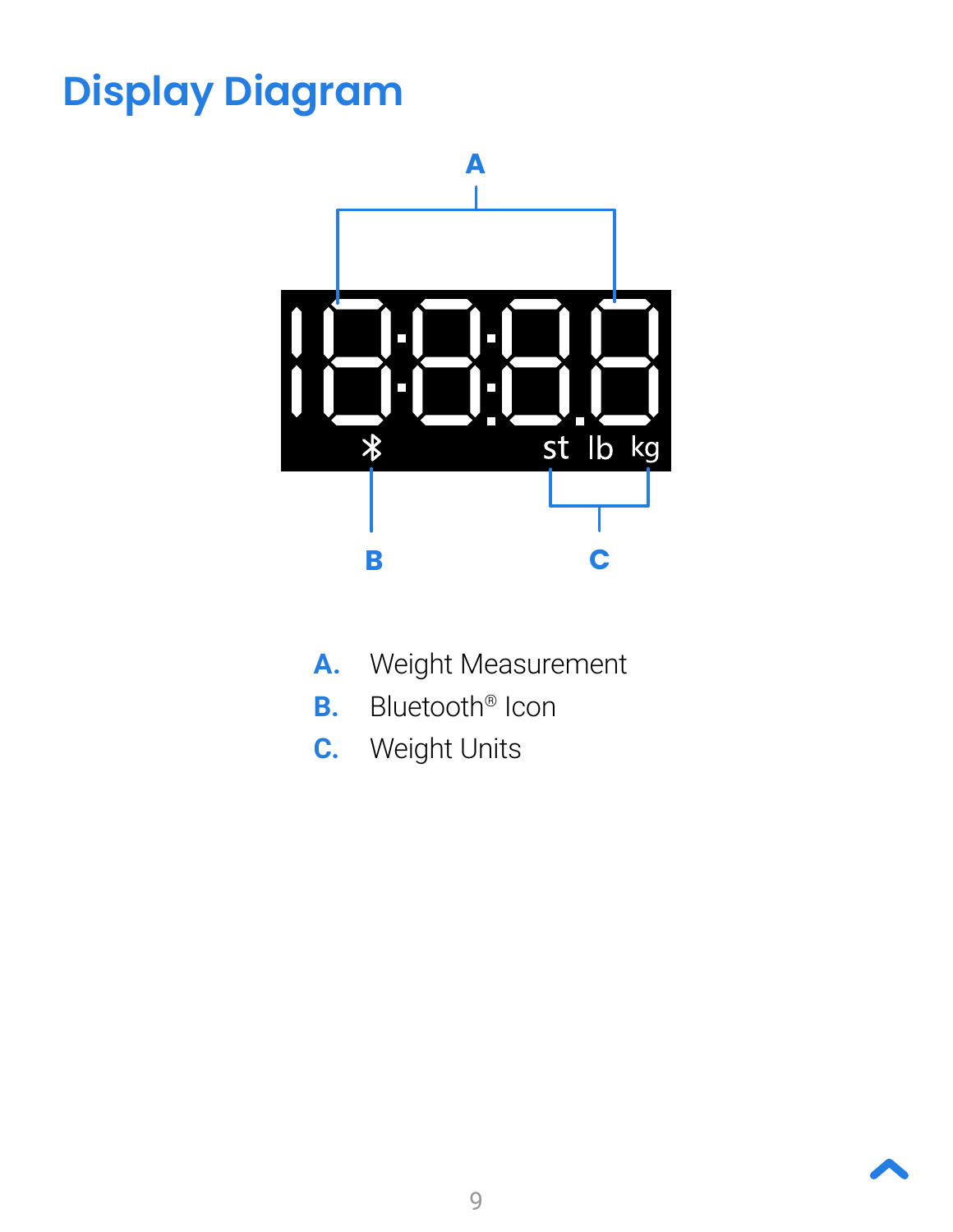# <span id="page-9-1"></span><span id="page-9-0"></span>**Before First Use**

- **1.** Open the battery compartment on the underside of the scale. Remove the included AAA batteries.
- **2.** Remove the plastic insulator strip from the battery compartment.
- **3.** Replace the batteries. Follow the guidelines in the battery compartment to match the  $+$  and  $-$  terminals.

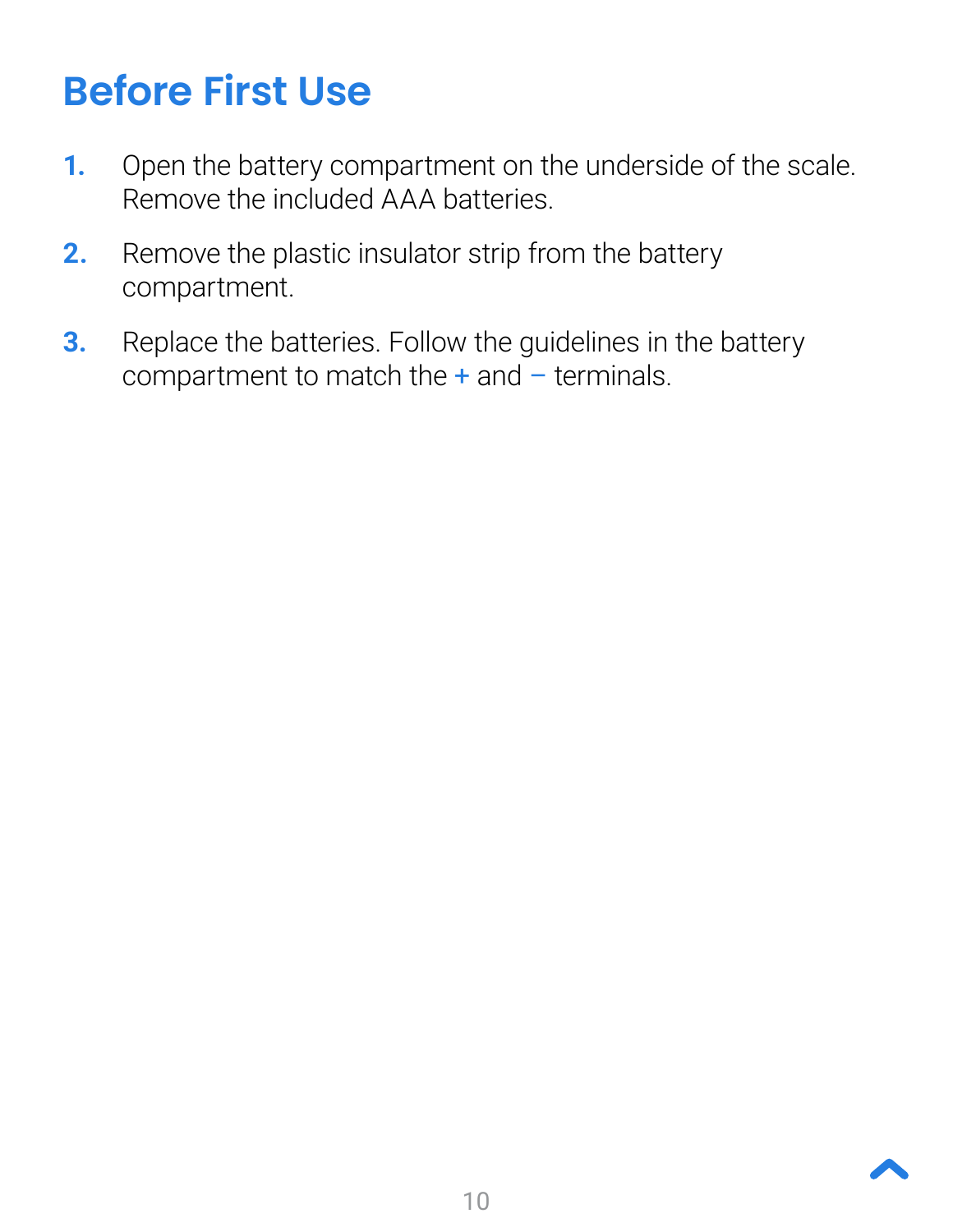# <span id="page-10-1"></span><span id="page-10-0"></span>**VeSync App Setup**

*Note: Due to app updates and improvements, the VeSync app may be slightly different than shown in the manual. In case of any differences, follow the in-app instructions.*

**1.** To download the VeSync app, scan the QR code or search "VeSync" in the Apple App Store® or Google Play Store.

#### *Note:*

*• For Android™ users, you may need to select Allow to use VeSync.* 



**2.** Open the VeSync app. If you already have an account, tap **Log In**. To create a new account, tap **Sign Up**.

*Note: You must create your own VeSync account to use third-party services and products. These will not work with a guest account. With a VeSync account, you can also allow your family and friends to use your smart fitness scale.*

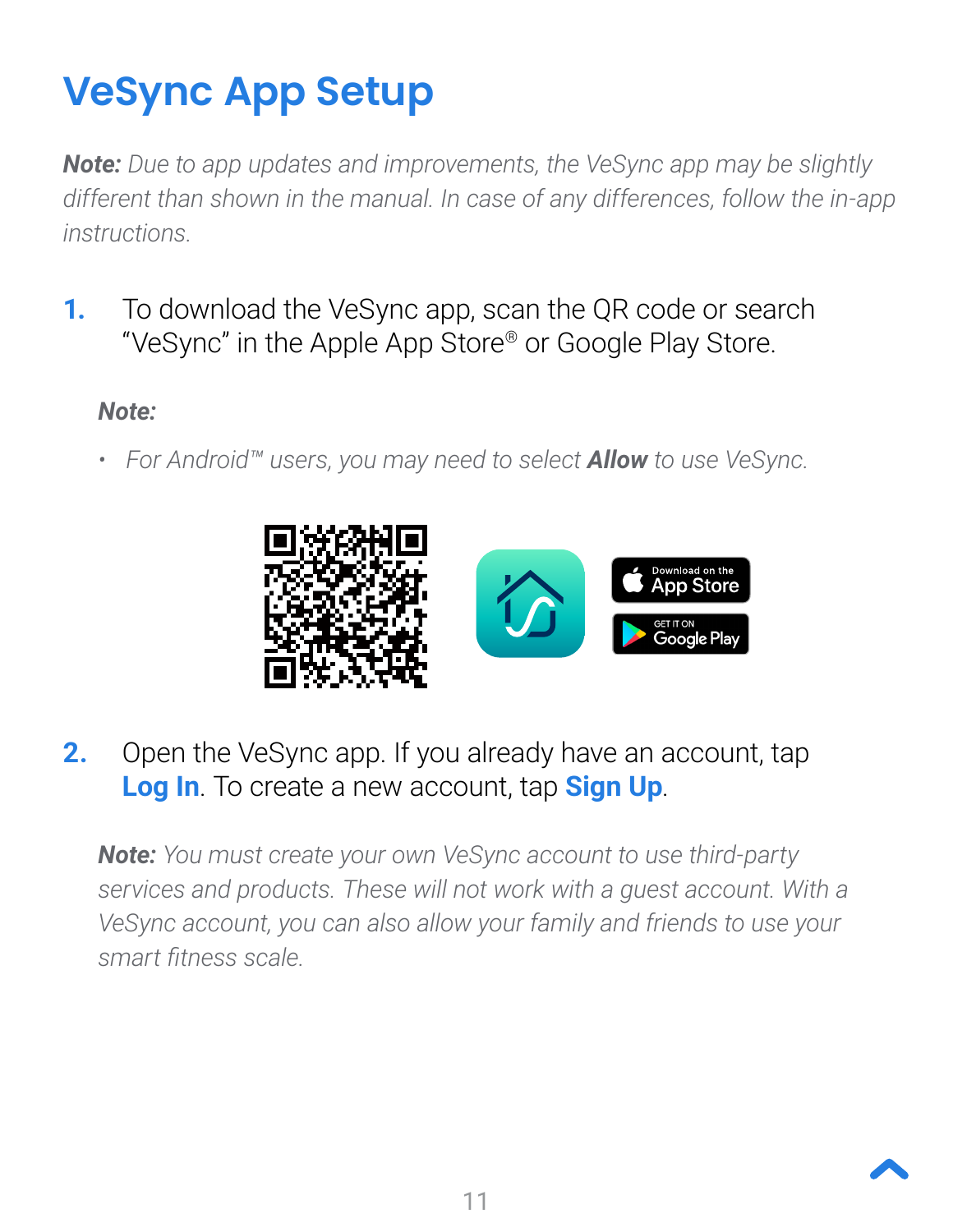- **3.** Make sure your phone has Bluetooth<sup>®</sup> turned on.
- **4.** Tap **+** in the VeSync app and select your smart fitness scale.
- **5.** Follow the in-app instructions to connect to your smart fitness scale.

*Note: You can change the name and icon at any time in the smart fitness scale settings.*

## **Creating a User**

If you are a new user, you will need to enter physical information before weighing yourself for the first time so the scale can calculate your body metrics. Follow the in-app instructions to create a user profile.

### *Note:*

- *• Entering inaccurate information will make the scale's measurements less accurate.*
- *• If you don't identify with the available gender options, or are unsure, pick the option that you think best physically matches you. This choice is used for physical measurements, such as body fat percentages.*
- *• Children under 3 years of age cannot measure body metrics other than weight.*
- *• Minors will need a guardian's consent to create a VeSync account.*

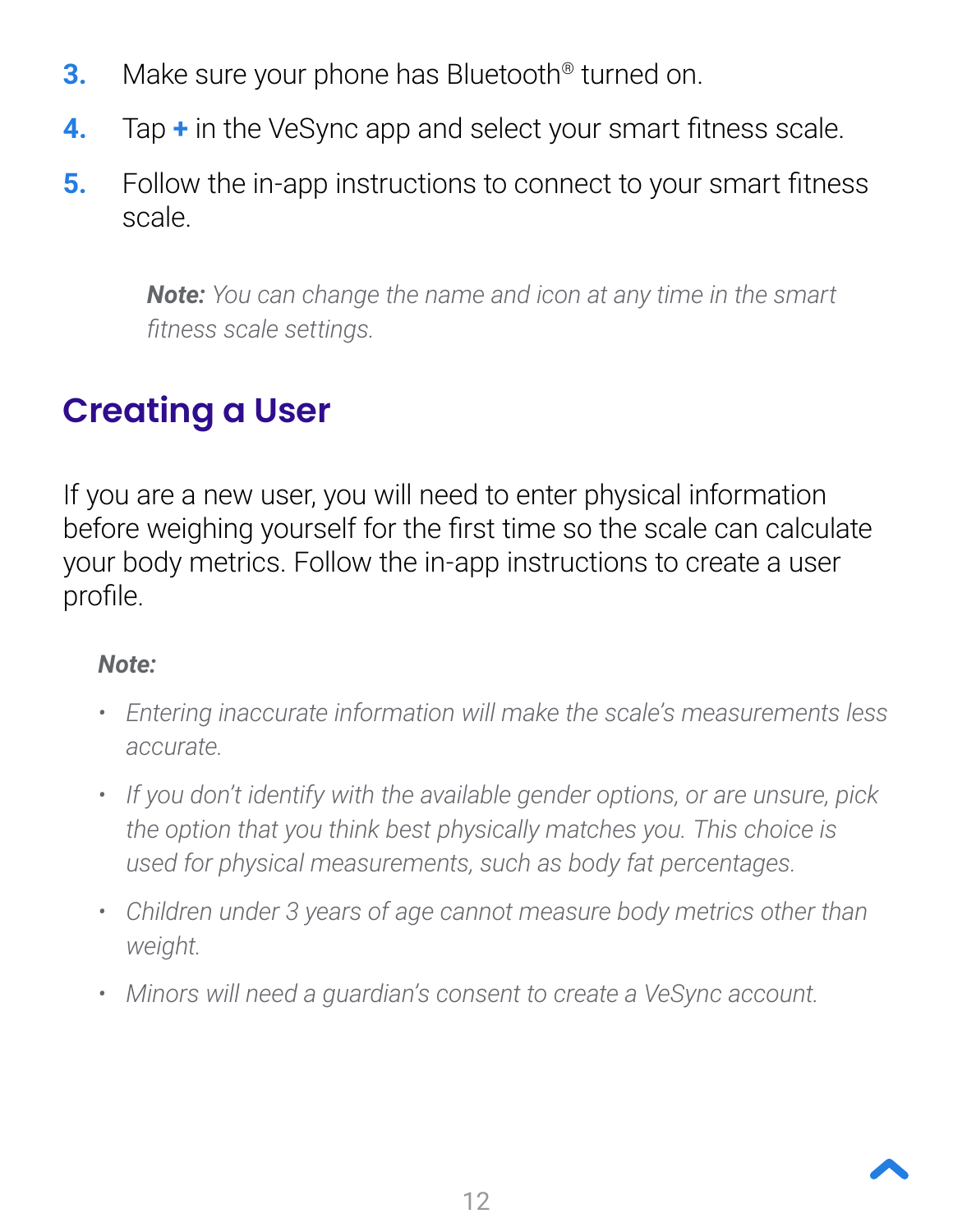# <span id="page-12-1"></span><span id="page-12-0"></span>**Using the Smart Scale**

#### *Note:*

- *• To switch between pounds (lb), kilograms (kg), and stone (st), open the VeSync app and select the weight unit in the Device Settings menu. To see measurements besides weight, you must connect the scale to the VeSync app (see page [11](#page-10-0)).*
- *• Turning on Zero-Current Mode in the VeSync app will turn off the scale's electrical current and will only provide measurements for weight and*  **BMI.** This mode can be helpful for users who are pregnant or who have *implanted medical devices, such as pacemakers.*
- *• To measure your baby or pet, turn on Baby Mode and follow the inapp instructions for weighing. Baby Mode will not measure other body metrics and will only measure weight and BMI.*
- **1.** Place the scale on a hard, flat surface.

#### *Note:*

- *• Placing on soft surfaces such as a shaggy carpet may cause inaccurate measurements or tipping. If necessary, the scale can be used on low-pile carpet with a fiber length of 0.4 inches / 10 mm or less.*
- **2.** Step on the scale, then step off. Wait for the LED screen to display "**0.00**" before using.
- **3.** Place dry, bare feet on the scale's conductive areas. Stand on the scale until the display flashes several times, showing your final measurement. If your smart scale is connected to the VeSync app, additional results (such as BMI, body fat, etc.) will show in the app.

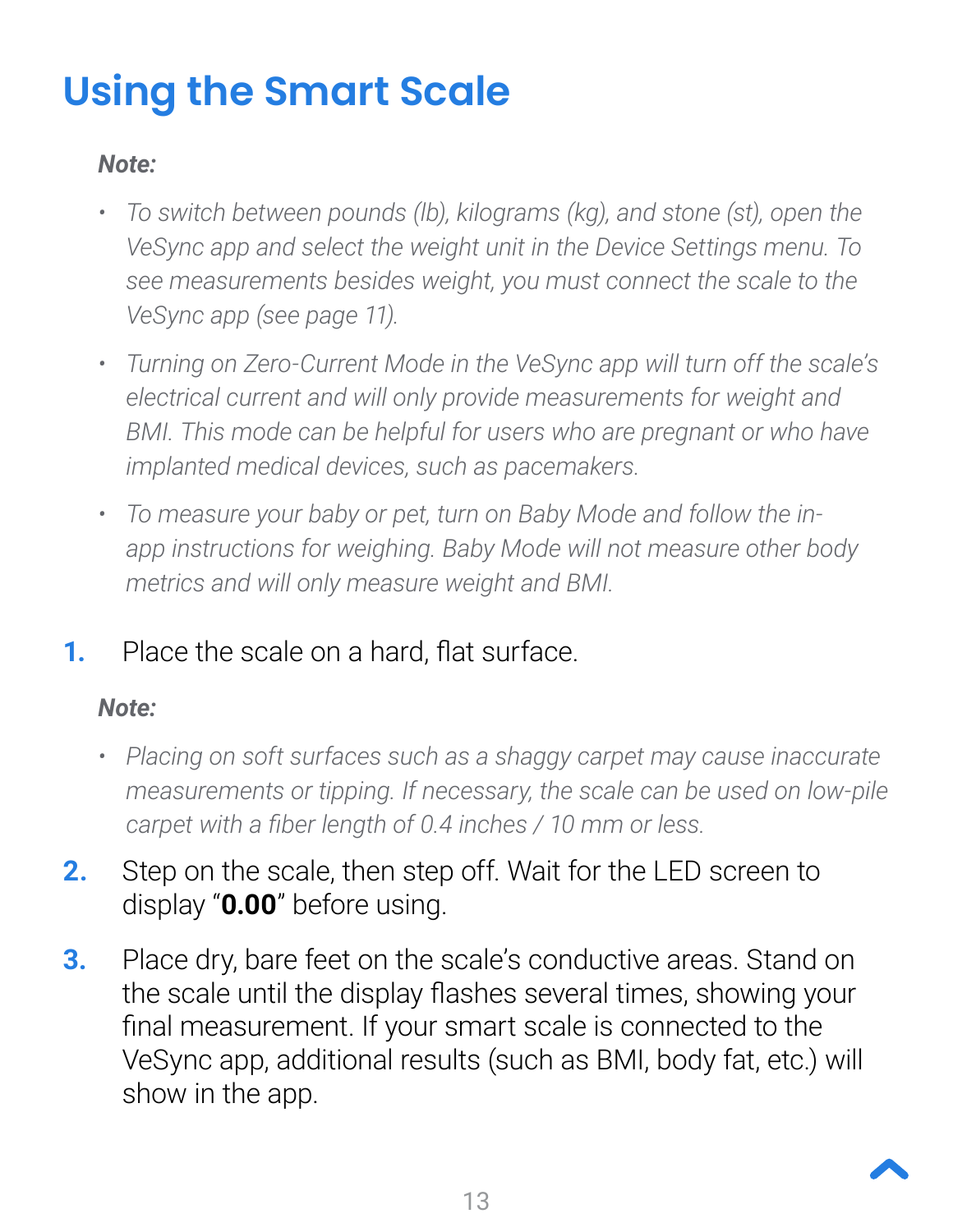# <span id="page-13-1"></span><span id="page-13-0"></span>**Maintenance**

## <span id="page-13-2"></span>**Clearing the Smart Scale**

If the scale has been moved or flipped upside down, it must be cleared to ensure accurate results.

- **1.** Place the scale on a hard, flat surface.
- **2.** Step on the scale until digits appear on the display, then step off. *[Figure 1.1]*
- **3.** The scale will show "**0.00**" when cleared. *[Figure 1.2]*



*[Figure 1.1] [Figure 1.2]*

| || || ||<br><u>| || || |</u>

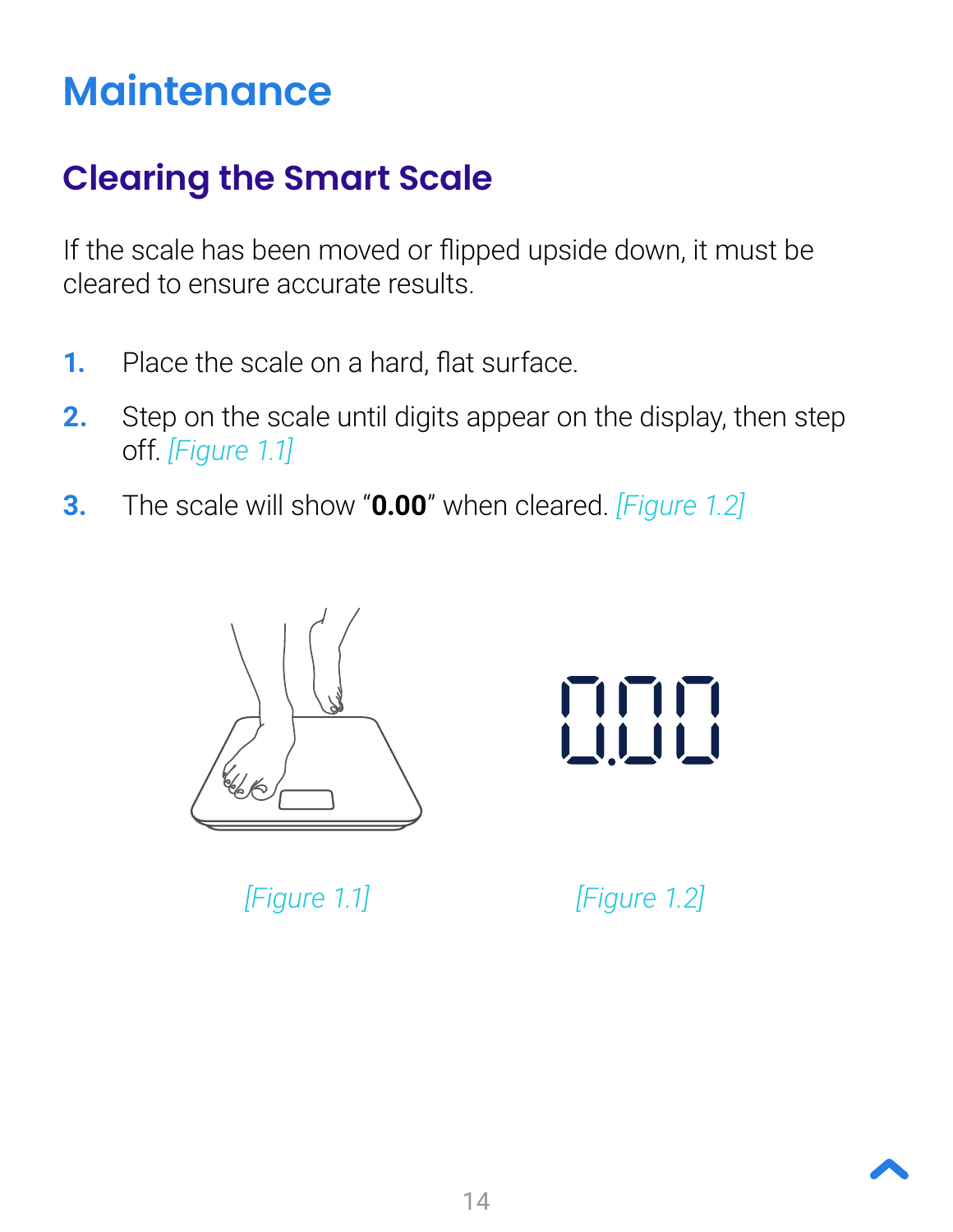## **Cleaning the Smart Scale**

- Use a slightly damp cloth to clean the surface of the scale, followed by a soft, dry cloth to wipe away any remaining moisture.
- **Do not** use chemical or abrasive cleaning agents to clean the scale.

## **Replacing the Batteries**

The display will show "**Lo**" when the batteries need to be replaced.

- **1.** Open the battery compartment on the underside of the scale.
- **2.** Remove the old batteries and dispose of them properly.
- **3.** Install 3 new 1.5V AAA batteries, making sure they are placed under the correct polarity.
- **4.** Replace the battery compartment cover.

*Note: The scale may need to be cleared after replacing the batteries.* 

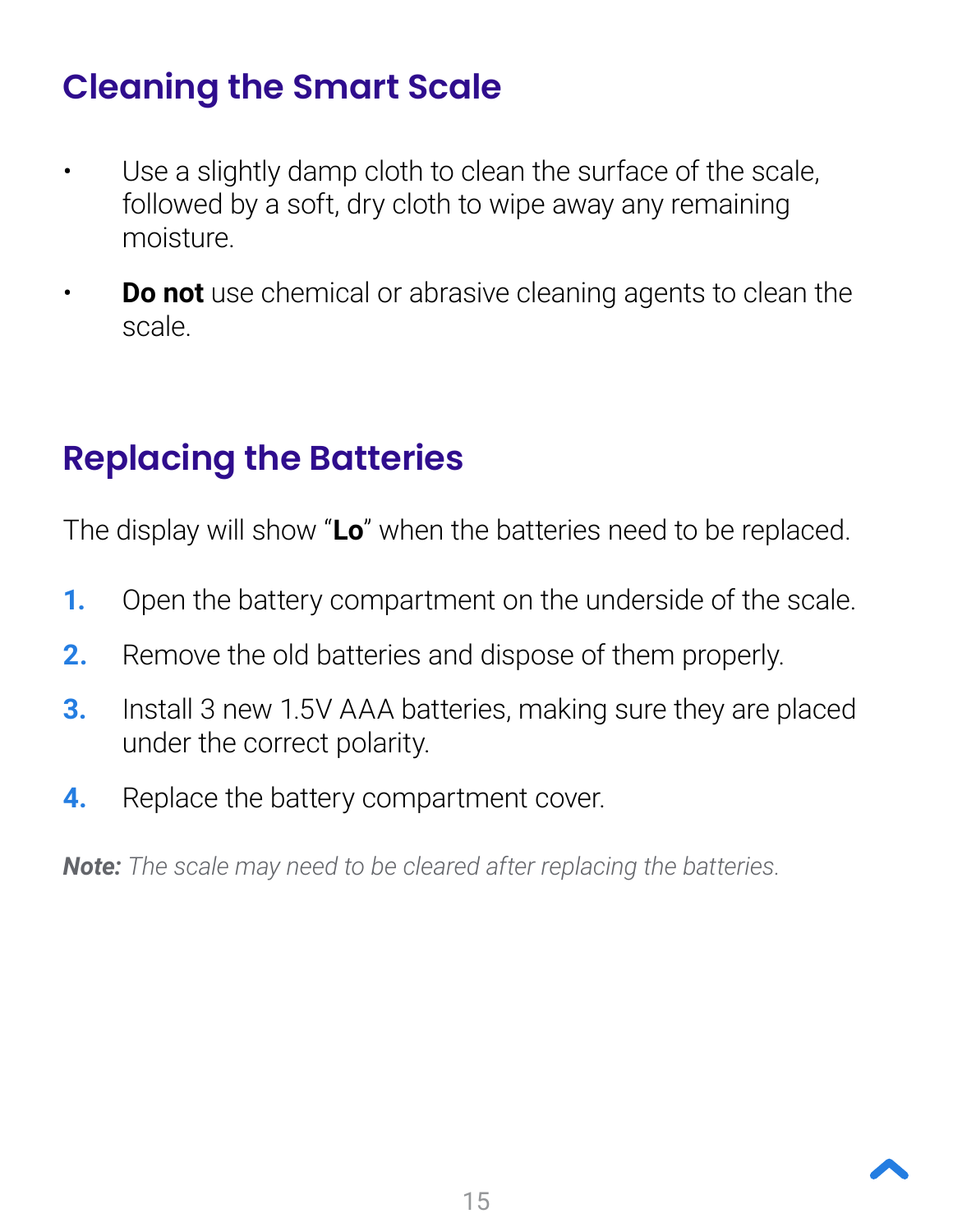## **Common Display Codes**



Bluetooth Connection No Bluetooth

Change Battery **Turning On** 



Connection

 $E \cap r$ 

Clearing **Clearing Clearing** 

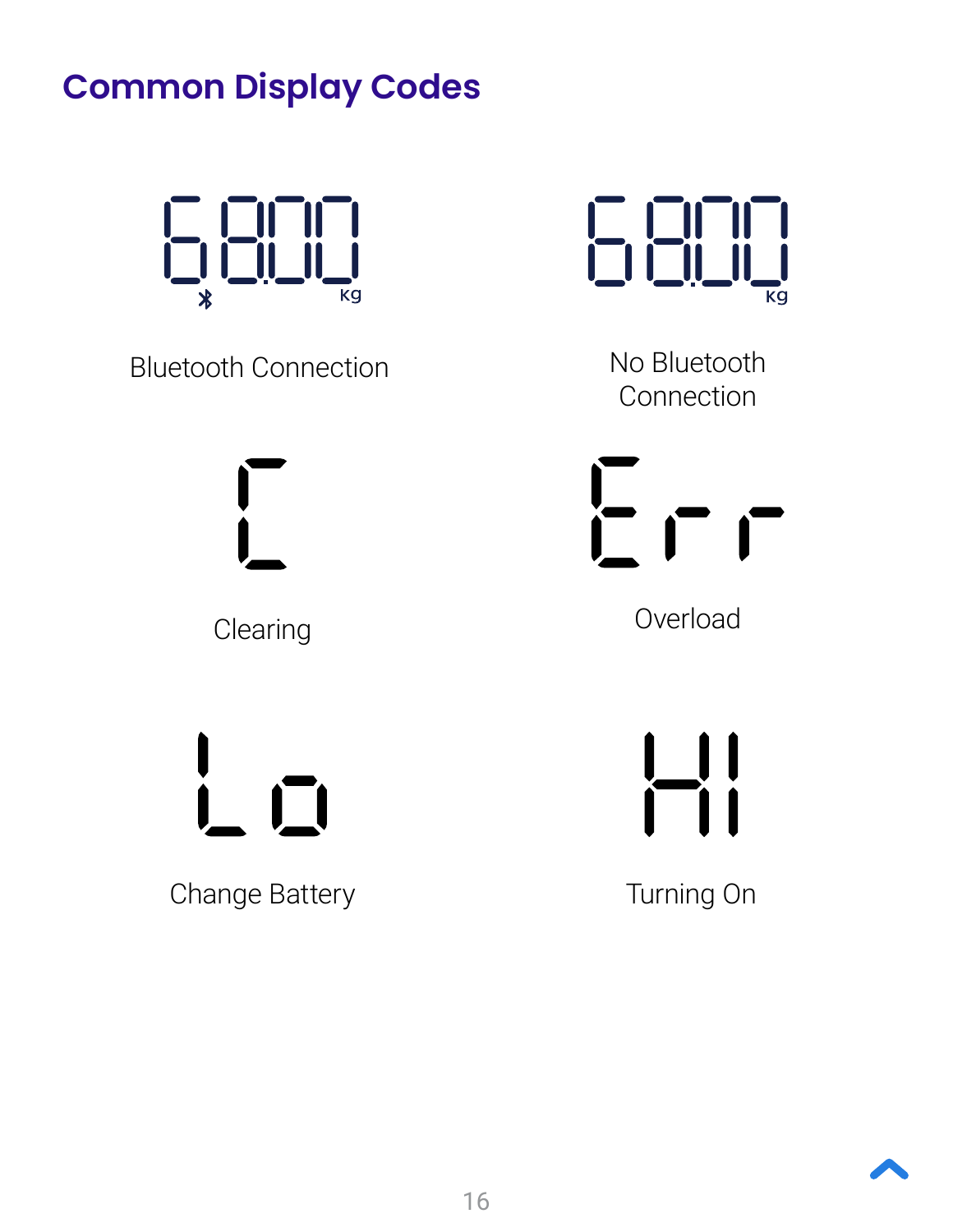# <span id="page-16-1"></span><span id="page-16-0"></span>**Troubleshooting**

#### **The scale doesn't turn on.**

• Check if the batteries are properly installed. If using the scale for the first time, remove the plastic insulator strip from the battery compartment.

#### **Information flashes on the display and then disappears.**

• The batteries are low and may need to be replaced.

#### **The smart scale doesn't connect with the VeSync app.**

- Make sure your phone's operating system is running on iOS® 10.0+ or Android 5.0+.
- Close and relaunch the VeSync app. Make sure you're using the latest version.
- Make sure your phone has Bluetooth turned on. For Android users, make sure your Location is turned on as well.
- Make sure your scale and phone are within 30 ft / 10 m of each other.
- Make sure the scale is not currently connected to any other phone or app.
- Try turning off any VPN apps.

### **The scale readings seem unstable or inaccurate.**

- Make sure the scale is on a hard, flat surface.
- Reset the scale to zero (see page [14](#page-13-2)).

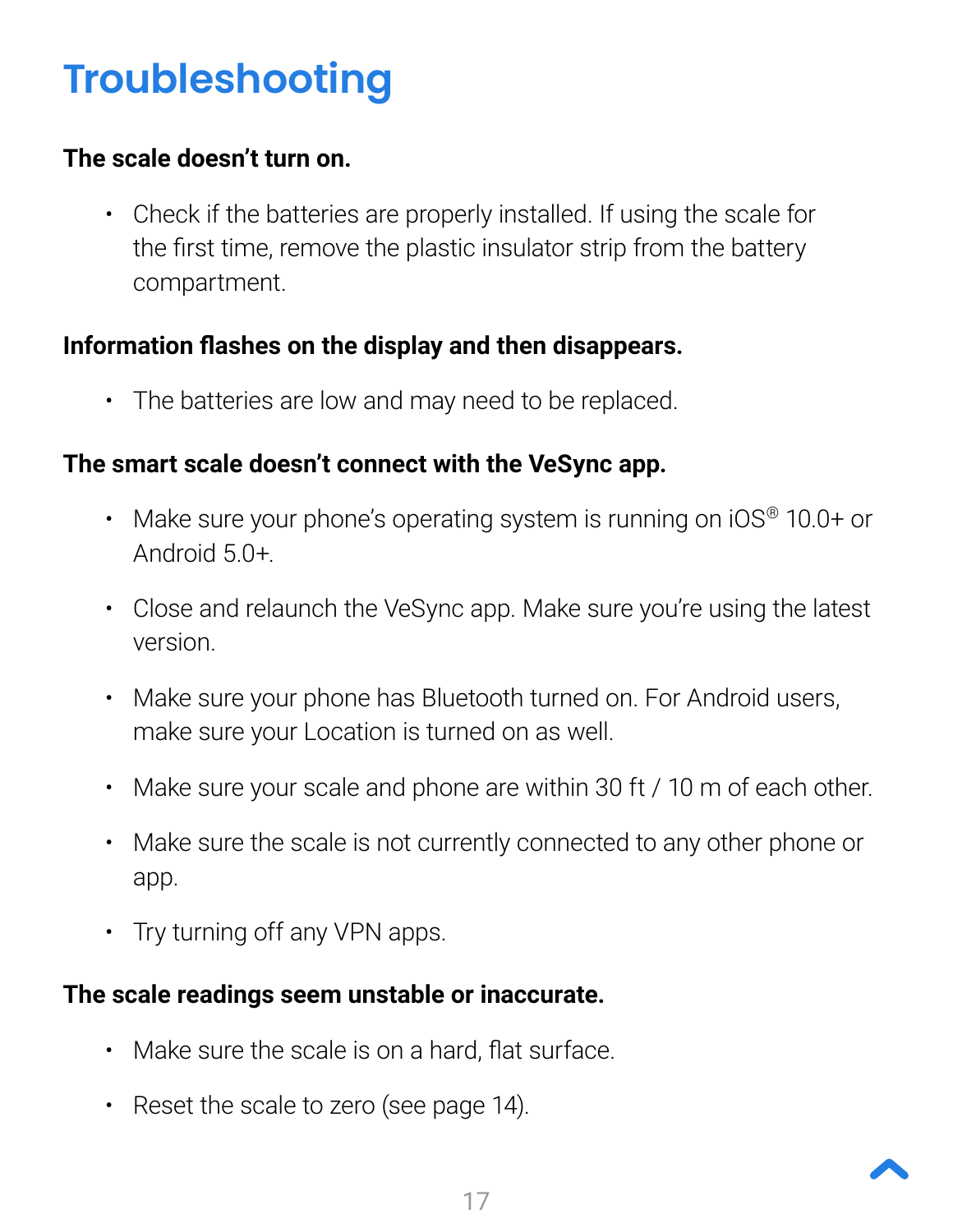#### **My scale will only measure my weight, not my other metrics.**

- Set up your smart scale in the VeSync app. Your weight will show on the scale display, and your weight, and more results will show on the app.
- If you're wearing shoes or socks, the scale cannot measure health metrics such as body fat. Step on the scale with bare feet. *[Figure 2.1]*
- Make sure to place your feet on the scale's conductive areas. *[Figure 2.2]*
- Make sure Bluetooth is turned on.
- Check if Zero-Current Mode is on. If it is, the smart fitness scale will provide measurements for only weight and BMI, not other metrics.

*Note: If the scale has errors on the display, will not turn off automatically, or*  has a problem not listed here, try removing the batteries for 3 seconds, then *replacing them. If the problem is not resolved, replace the batteries with new ones.*





*Conductive Areas*

*Figure 2.1 Figure 2.2*

If you still need help, please contact **Customer Support** (see page [24](#page-23-0)).

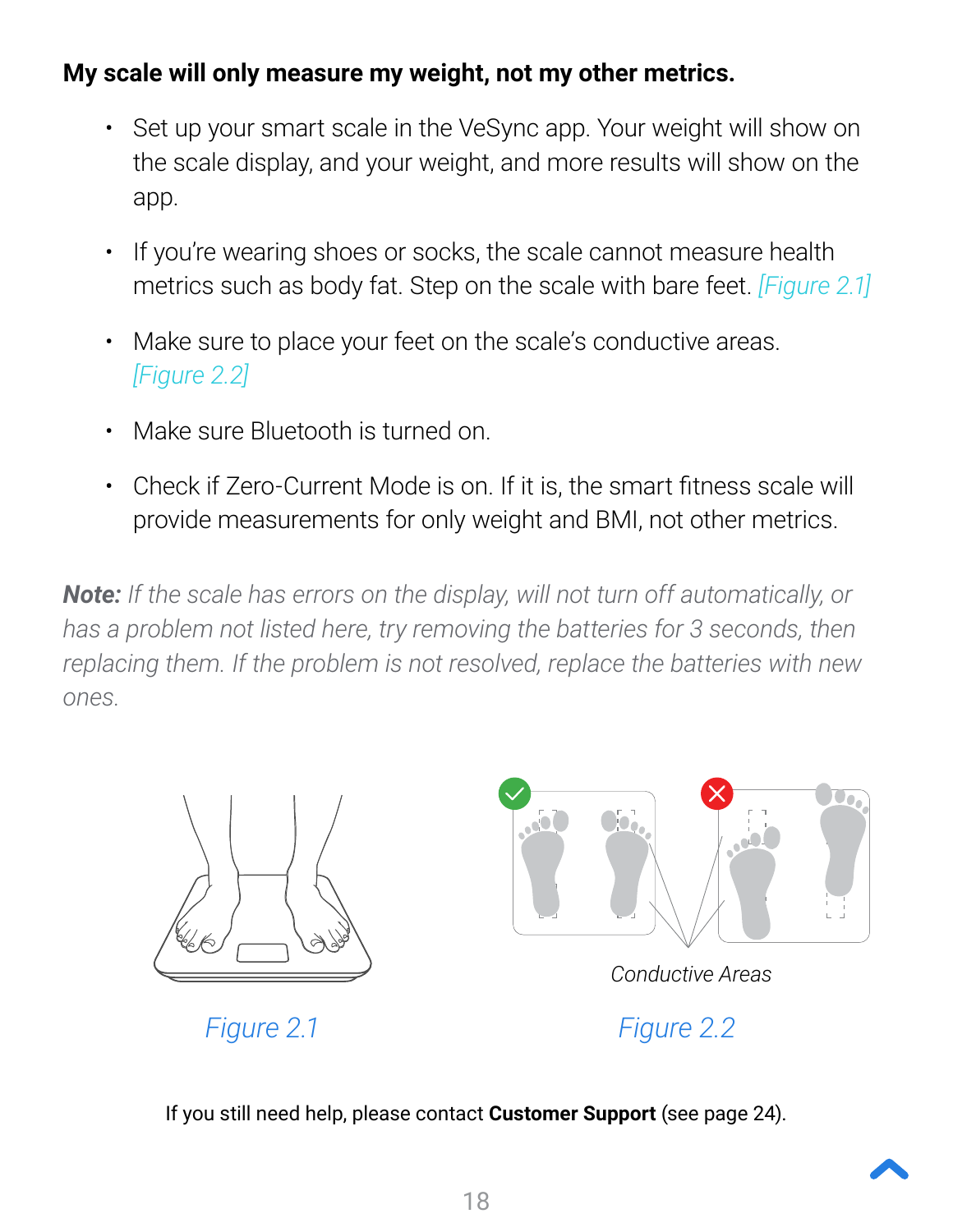# <span id="page-18-1"></span><span id="page-18-0"></span>**Attributions**

iOS is a registered trademark of Cisco Systems, Inc. and/or its affiliates in the United States and certain other countries.

Apple App Store is a trademark of Apple Inc.

Android and Google Play are trademarks of Google LLC.

The Bluetooth® word mark and logos are registered trademarks owned by Bluetooth SIG, Inc. and any use of such marks by Etekcity Corporation is under license. Other trademarks and trade names are those of their respective owners.

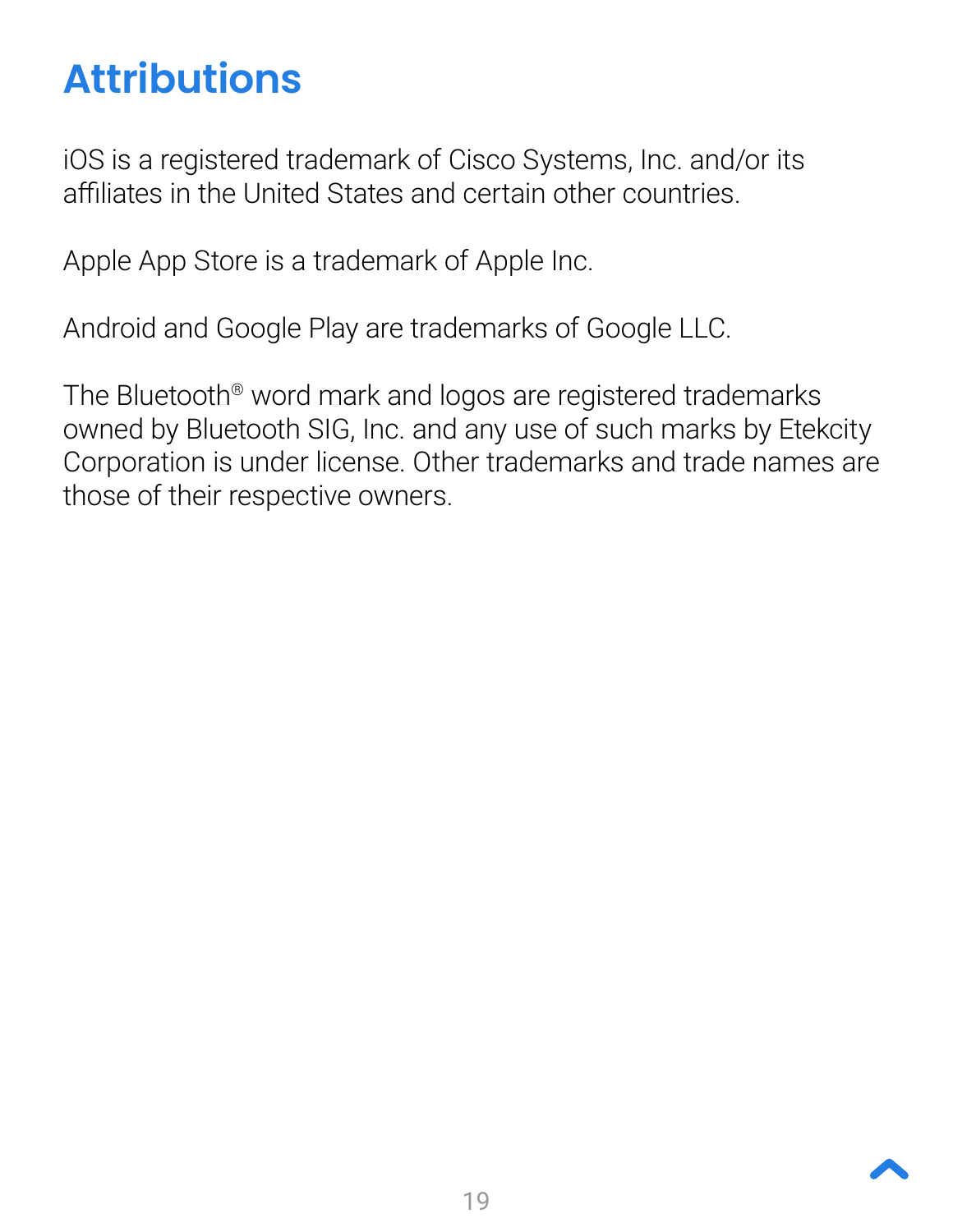# <span id="page-19-1"></span><span id="page-19-0"></span>**Federal Communication Commission Interference Statement**

This device complies with Part 15 of the FCC Rules. Operation is subject to the following two conditions:

- 1. This device may not cause harmful interference, and
- 2. This device must accept any interference received, including interference that may cause undesired operation.

NOTE: This equipment has been tested and found to comply with the limits for a Class B digital device, pursuant to Part 15 of the FCC Rules. These limits are designed to provide reasonable protection against harmful interference in a residential installation. This equipment generates, uses and can radiate radio frequency energy and, if not installed and used in accordance with the instructions, may cause harmful interference to radio communications. However, there is no guarantee that interference will not occur in a particular installation. If this equipment does cause harmful interference to radio or television reception, which can be determined by turning the equipment off and on, the user is encouraged to try to correct the interference by one or more of the following measures:

- Reorient or relocate the receiving antenna.
- Increase the separation between the equipment and receiver.
- Connect the equipment into an outlet on a circuit different from that to which the receiver is connected.
- Consult the dealer or an experienced radio/TV technician for help.

**FCC Caution:** Any changes or modifications not expressly approved by the party responsible for compliance could void the user's authority to operate this equipment.

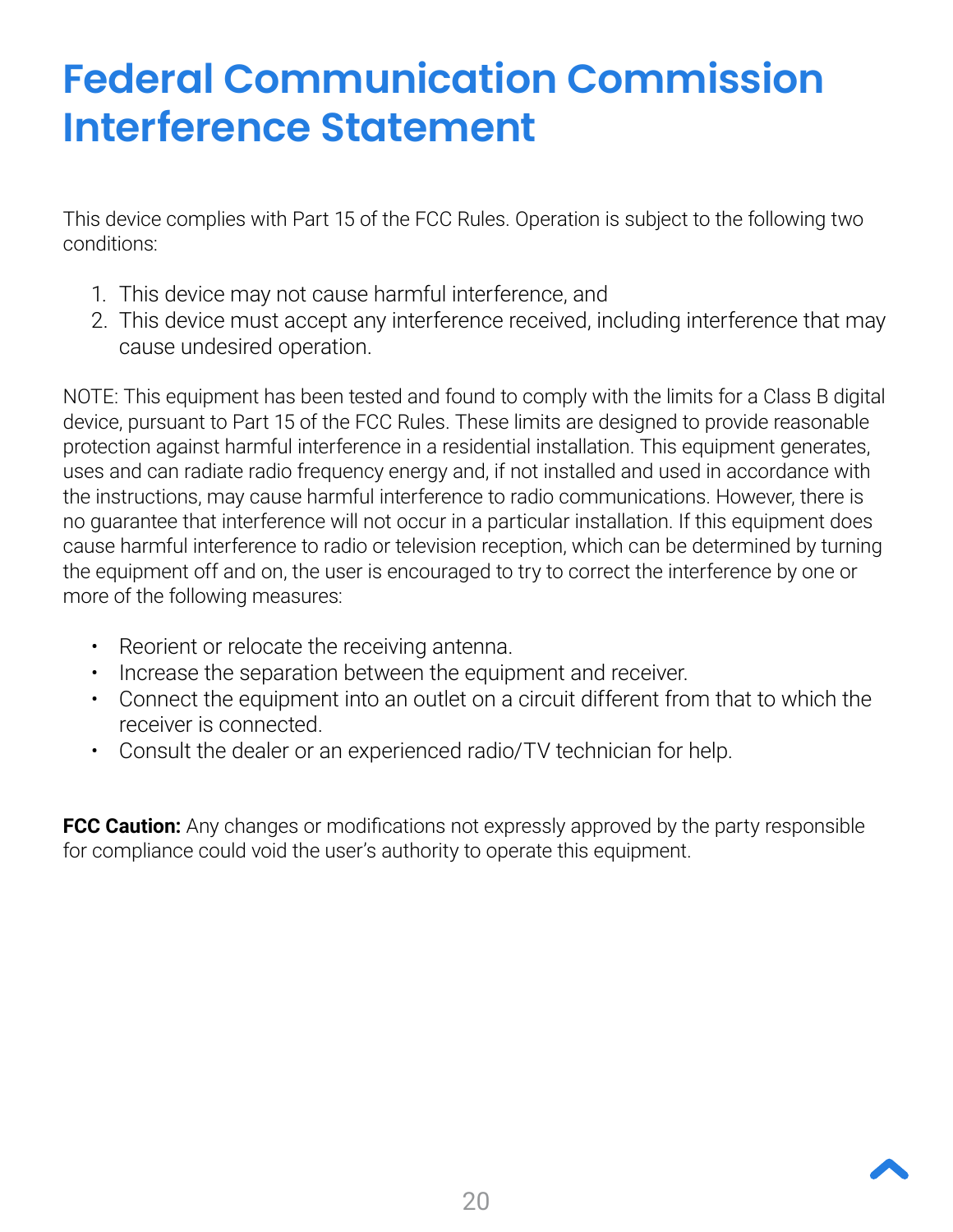# **FCC Radiation Exposure Statement**

This equipment complies with FCC radiation exposure limits set forth for an uncontrolled environment. End users must follow the specific operating instructions for satisfying RF exposure compliance. To maintain compliance with FCC RF exposure compliance requirements, please follow operation instructions as documented in this manual. This transmitter must not be co-located or operating in conjunction with any other antenna or transmitter. The availability of some specific channels and/or operational frequency bands are country dependent and are firmware programmed at the factory to match the intended destination. The firmware setting is not accessible by the end user.

# **FCC SDOC SUPPLIER'S DECLARATION OF CONFORMITY**

Etekcity Corporation hereby declares that this equipment is in compliance with the FCC Part 15 Subpart B. The declaration of conformity may be consulted in the support section of our website, accessible from www.etekcity.com.

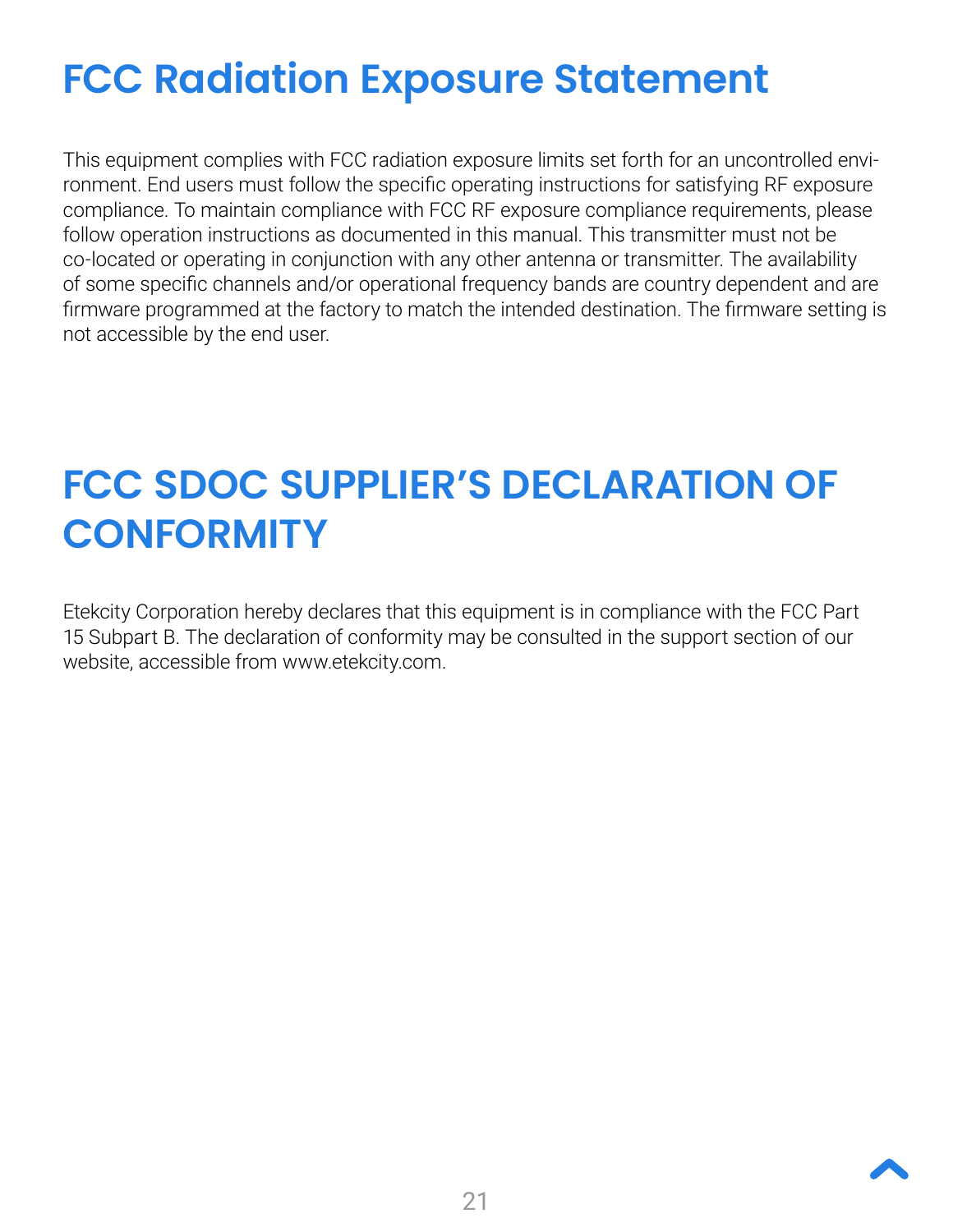# <span id="page-21-1"></span><span id="page-21-0"></span>**Warranty Information**

| <b>Product</b>                                                                                       | <b>Smart Fitness Scale</b> |  |
|------------------------------------------------------------------------------------------------------|----------------------------|--|
| <b>Model</b>                                                                                         | <b>ESF-551</b>             |  |
| For your own reference, we strongly recommend that you record your order ID and<br>date of purchase. |                            |  |
| <b>Order ID</b>                                                                                      |                            |  |
| <b>Date of Purchase</b>                                                                              |                            |  |

#### **TERMS & POLICY**

Etekcity Corporation ("Etekcity") warrants this product to the original purchaser to be free from defects in material and workmanship, under normal use and conditions, for a period of **2 years** from the date of original purchase.

Etekcity agrees, at our option during the warranty period, to repair any defect in material or workmanship or furnish an equal product in exchange without charge, subject to verification of the defect or malfunction and proof of the date of purchase.

There is no other express warranty. This warranty does not apply:

- If the product has been modified from its original condition;
- If the product has not been used in accordance with directions and instructions in the user manual;
- To damages or defects caused by accident, abuse, misuse or improper or inadequate maintenance;
- To damages or defects caused by service or repair of the product performed by an unauthorized service provider or by anyone other than Etekcity;
- To damages or defects occurring during commercial use, rental use, or any use for which the product is not intended;
- To damages or defects exceeding the cost of the product.

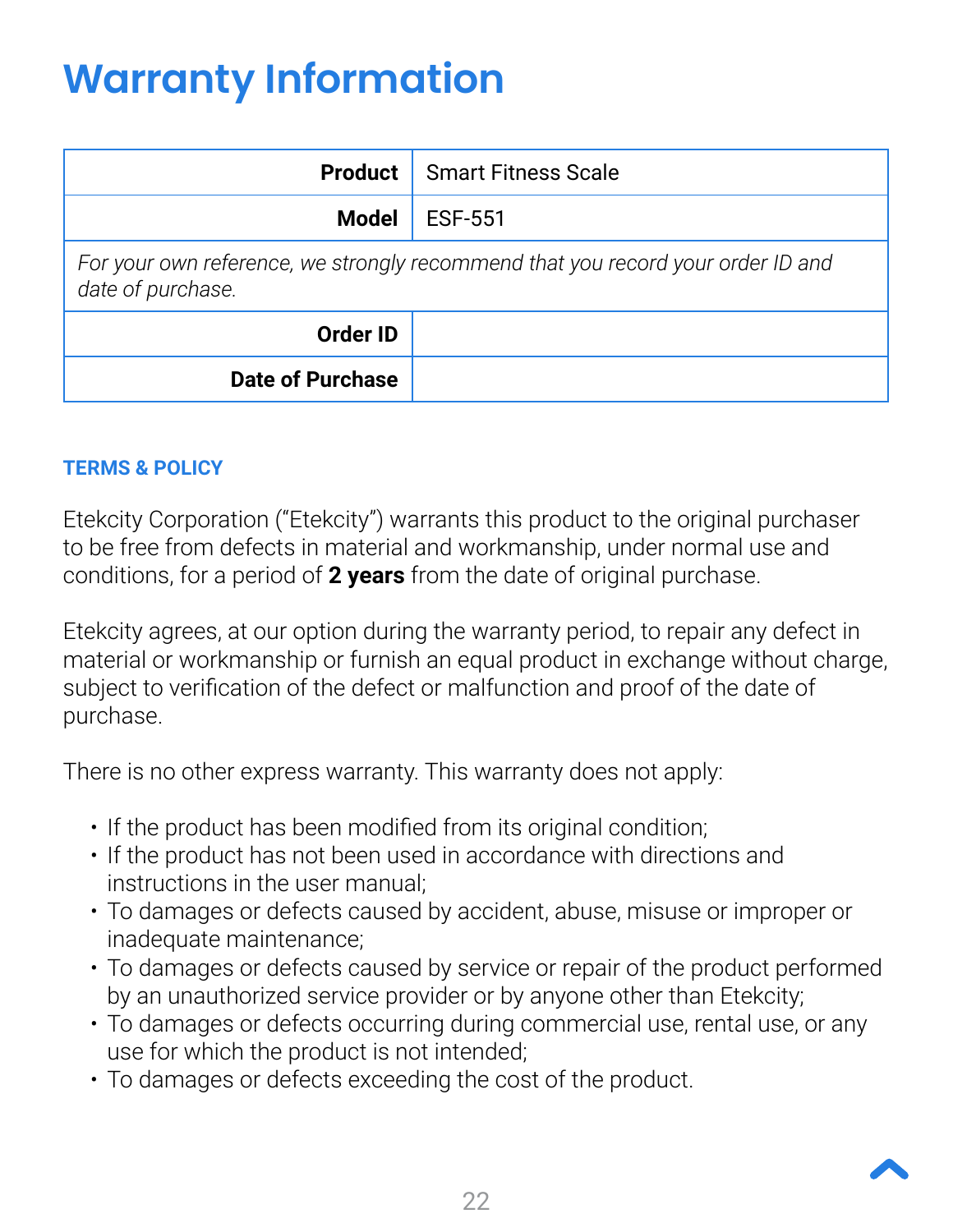Etekcity will not be liable for indirect, incidental, or consequential damages in connection with the use of the product covered by this warranty.

This warranty extends only to the original consumer purchaser of the product and is not transferable to any subsequent owner of the product regardless of whether the product is transferred during the specified term of the warranty.

This warranty does not extend to products purchased from unauthorized sellers. Etekcity's warranty extends only to products purchased from authorized sellers that are subject to Etekcity's quality controls and have agreed to follow its quality controls.

All implied warranties are limited to the period of this limited warranty.

This warranty gives you specific legal rights and you may also have other rights which vary from state to state. Some states do not allow the exclusion or limitation of incidental or consequential damages, so the above limitation or exclusion may not apply to you.

If you discover that your product is defective within the specified warranty period, please contact Customer Support via **support@etekcity.com**. **DO NOT** dispose of your product before contacting us. Once our Customer Support Team has approved your request, please return the product with a copy of the invoice and order ID.

Every Etekcity product automatically includes a 2-year warranty. To make the customer support process quick and easy, register your product online at www.etekcity.com/warranty.

This warranty is made by:

Etekcity Corporation 1202 N. Miller St., Suite A Anaheim, CA 92806

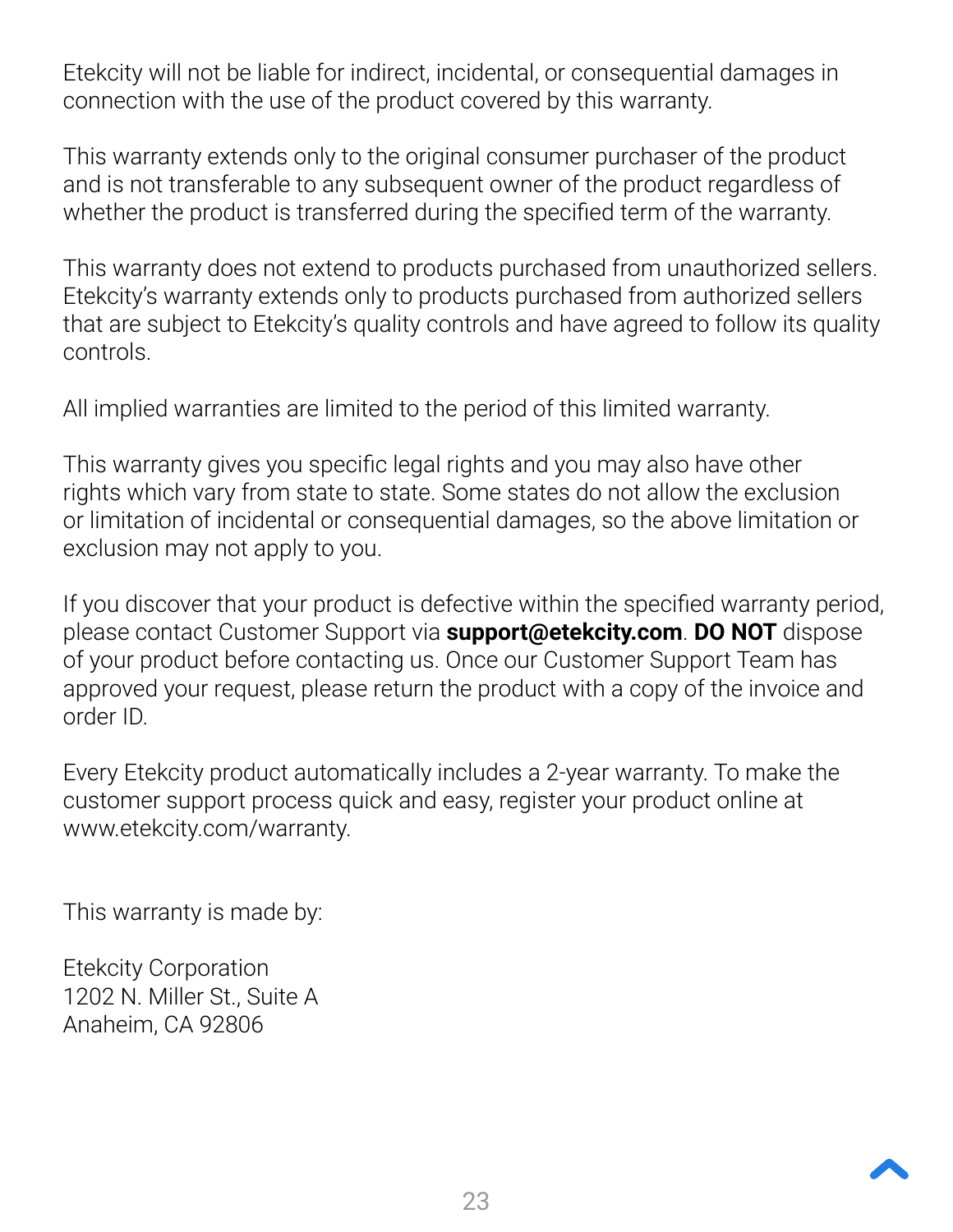# <span id="page-23-1"></span><span id="page-23-0"></span>**Customer Support**

If you have any questions or concerns about your new product, please contact our helpful Customer Support Team.

## **Etekcity Corporation**

1202 N. Miller St., Suite A Anaheim, CA 92806

**Toll-Free:** (855) 686-3835 **Email:** [support@etekcity.com](mailto:support%40etekcity.com?subject=)

## **Support Hours**

Mon–Fri, 9:00 am–5:00 pm PST/PDT

*\*Please have your invoice and order ID ready before contacting Customer Support.*